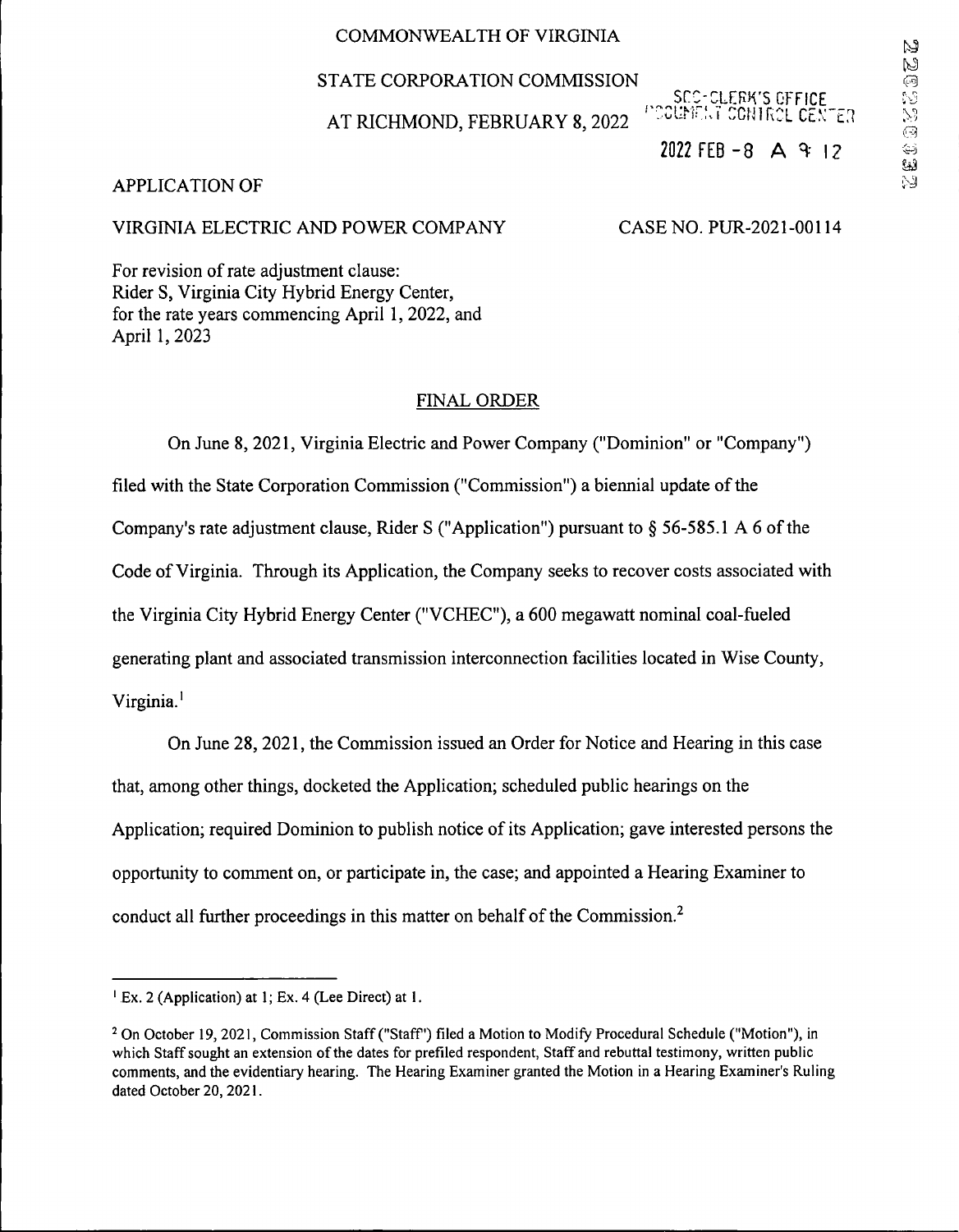Notices of participation were filed by the Sierra Club, Appalachian Voices, and the Office of the Attorney General's Division of Consumer Counsel ("Consumer Counsel"). The Sierra Club filed testimony on November 24, 2021. Stafffiled testimony on December 8, 2021. On December 20, 2021, Dominion filed rebuttal testimony. The Commission received several written comments from interested persons in support of the Application.<sup>3</sup>

Due to the ongoing public health concerns related to the spread of the virus that causes COVID-19, a telephonic public witness hearing was scheduled for December 14, 2021, but was canceled because no public witness signed up to testify at the hearing.4

On January 4, 2022, Dominion, the Siena Club, and Staff(collectively, "Stipulating Participants") filed a Proposed Stipulation and Recommendation ("Stipulation"), which resolved all issues raised by the Stipulating Participants in the case.<sup>5</sup> More specifically, the Stipulation states: (i) a total revenue requirement for the rate year April 1, 2022 through March 31,2023 ("Rate Year 1") of \$191,532 million, and a total revenue requirement for April 1,2023 through March 31, 2024 ("Rate Year 2") of \$191,292 million, should be approved; $<sup>6</sup>$  (ii) the Company, within nine months of the Final Order in this case, will prepare and</sup> file an analysis of a possible pathway towards economic viability for VCHEC on a going-forward basis, which will include, at a minimum, the analysis and discussion detailed in

<sup>3</sup> Comments were received from Senator Todd E. Pillion, Delegate William C. Wampler III, Delegate Israel O'Quinn, Delegate Terry G. Kilgore, Michael Hatfield, William H. Payne II, and Michael J. Quillen.

<sup>4</sup> December 14, 2021 Hearing Examiner's Ruling.

<sup>5</sup>Ex. 14 (Stipulation) at 1.

<sup>&</sup>lt;sup>6</sup> The Stipulating Participants assert that the actual revenue requirements for Rate Year 1 and Rate Year 2 are higher than the amounts requested in the Application and noticed to the public, but the Company will limit its recovery in this case to the noticed amounts (\$191,532 million for Rate Year <sup>1</sup> and \$191,292 million for Rate Year 2), with any difference between these amounts and the actual revenue requirements being addressed as part ofthe true-up in a future Rider S update filing. *Id.* at 1-2.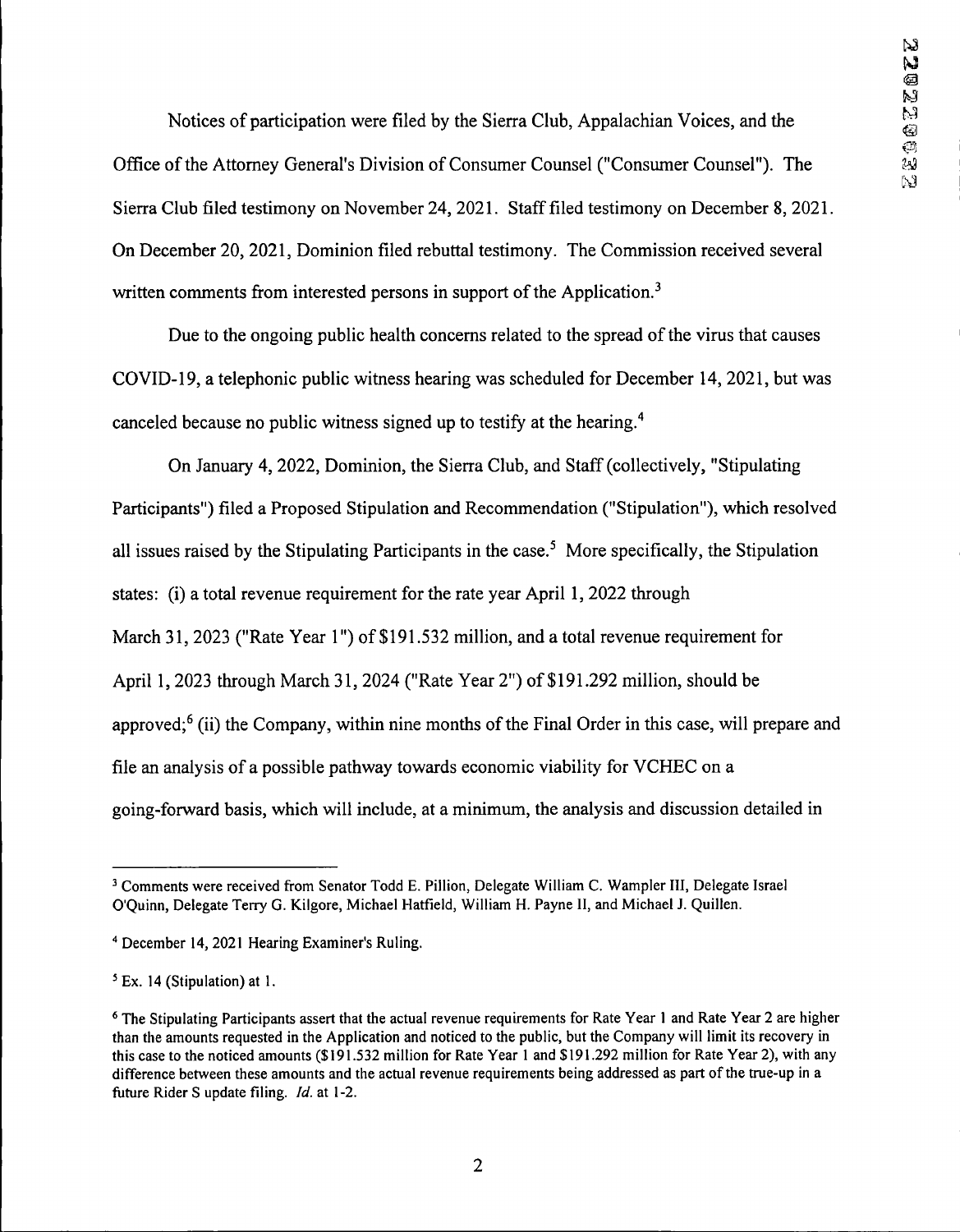the proposed Stipulation ("VCHEC Analysis"); (iii) Dominion will forgo life-extension related spending at VCHEC after Rate Year <sup>1</sup> and Rate Year 2 until it has completed and filed the VCHEC Analysis and a long-term decision about VCHEC's continued operation has been made; (iv) the Stipulating Participants agree the costs associated with the completion of cells 2A and 3B of the Curley Hollow Landfill coal combustion residuals ("CCR") facility are reasonable and prudent; (v) the Company agrees not to commence construction of new or additional CCR containment facilities at VCHEC unless and until it determines the additional capacity is required and such construction is reasonable and prudent; (vi) the Company will maintain records created in the normal course of business regarding VCHEC dispatch decisions and will disclose such documentation through discovery in future Rider S update proceedings; and (vii) the Company, at its discretion, may seek annual, rather than biennial, approval of Rider S for the recovery of costs associated with VCHEC.<sup>7</sup>

The evidentiary hearing was convened virtually, with no party present in the Commission's courtroom, on January 6, 2022. The Company, Appalachian Voices, the Sierra Club, Consumer Counsel, and Staff participated at the hearing. At the hearing, Consumer Counsel and Appalachian Voices stated they did not oppose approval of the proposed **<sup>8</sup>** Stipulation?

On January 24, 2022, the Hearing Examiner issued the Report of Michael D. Thomas, Senior Hearing Examiner ("Report"). As stated in the Report, the Hearing Examiner found the Stipulation to be fair, reasonable, and in the public interest.<sup>9</sup> Further, the Hearing Examiner

<sup>&</sup>lt;sup>7</sup> *Id.* at 1-3.

<sup>8</sup>Tr. 20-21,24.

<sup>9</sup> Report at 19.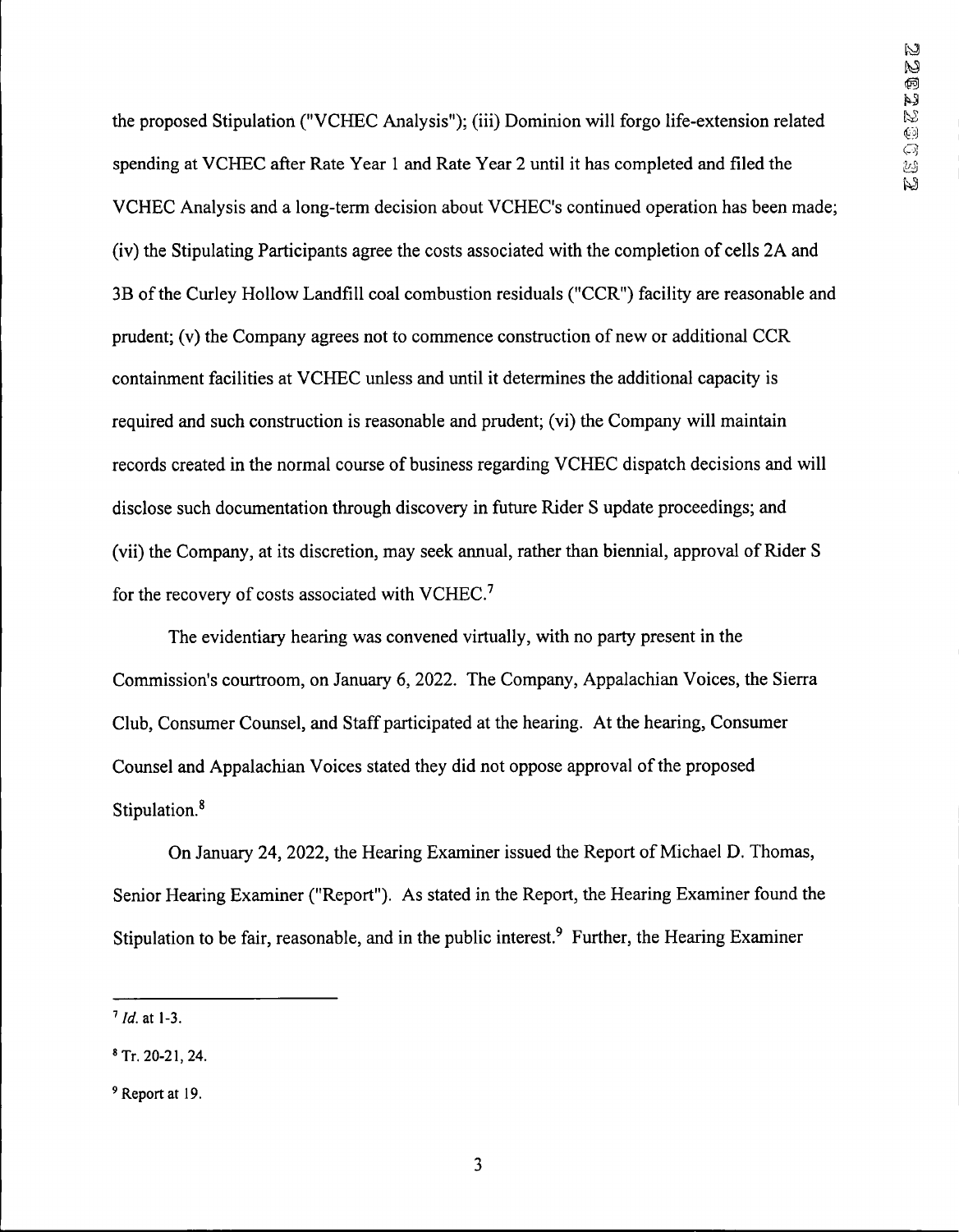recommended the Commission enter an order that: (i) adopts the findings in the Report; (ii) adopts the Stipulation; (iii) approves a total Rider S revenue requirement for Rate Year <sup>1</sup> of \$191.532 million, consisting of an Actual Cost True-Up Factor of (\$1.425) million and a Projected Cost Recovery Factor of \$192,957 million; (iv) approves a total Rider S revenue requirement for Rate Year 2 of \$191.292 million, consisting of a Projected Cost Recovery Factor of \$191.292 million; (v) permits the Company to true-up any difference in the noticed Rider S revenue requirement in this case and the actual Rider S revenue requirement in a future Rider S proceeding; and (vi) retains jurisdiction over this matter for the sole purpose ofreceiving the VCHEC Analysis required by the Stipulation.10

NOW THE COMMISSION, upon consideration of this matter, adopts the findings and recommendations set forth in the Hearing Examiner's Report and finds that a total revenue requirement of \$191.532 million for Rate Year 1, consisting of an Actual Cost True-Up Factor of (\$1,425) million and a Projected Cost Recovery Factor of \$192,957 million, and a total revenue requirement of \$191,292 million for Rate Year 2, consisting of a Projected Cost Recovery Factor of \$191,292 million, should be approved for Rider S.

Accordingly, IT IS ORDERED THAT:

(1) The findings and recommendations set forth in the Report are hereby adopted.

(2) The Stipulation is approved.

(3) Dominion shall file a report, as described in the Stipulation, in this docket within nine months from the date of this Final Order.

(4) Rider S, as approved herein with an updated revenue requirement in the amount of \$191,532 million, shall become effective for service rendered on and after April 1, 2022.

<sup>&</sup>lt;sup>10</sup> *Id.* No participant filed comments opposing the findings or recommendations set forth in the Report.